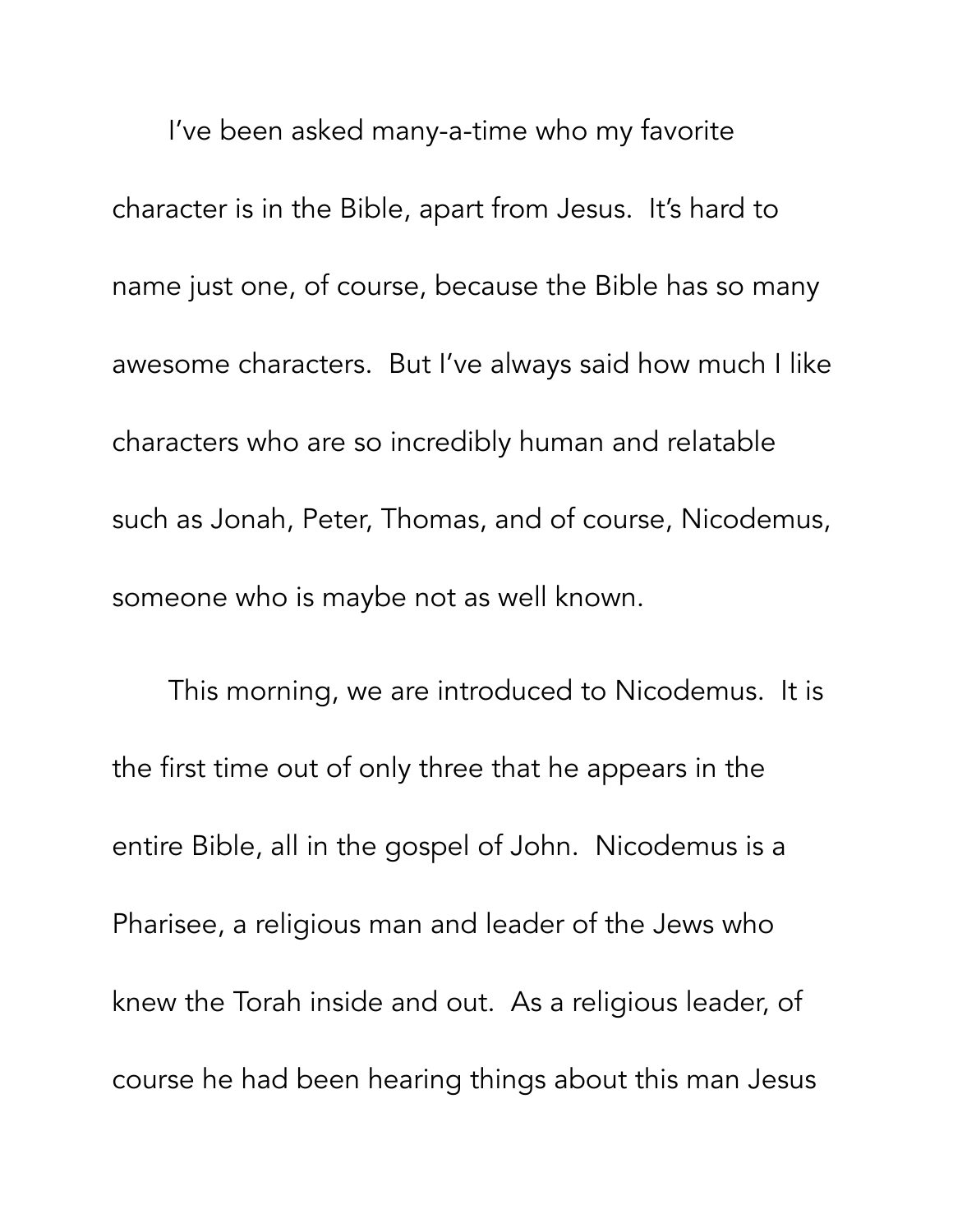who had been performing signs from God. Jesus unnerved many of the other Pharisees, but not Nicodemus. Nicodemus was curious and needed to know more. So in the darkness and security of nighttime, so as not to be seen by his peers, Nicodemus sought Jesus out. Now, one of the most fascinating things about John's Gospel is his use of metaphors and symbolism. For example, Jesus as the sacrificial lamb, Jesus as the Bread of Life, and Jesus as living water. Perhaps the most famous metaphor is darkness and light. To John, darkness is evil and light is good, as shown later in the chapter when Jesus said "and this is the judgment, that the light has come into the world, and people loved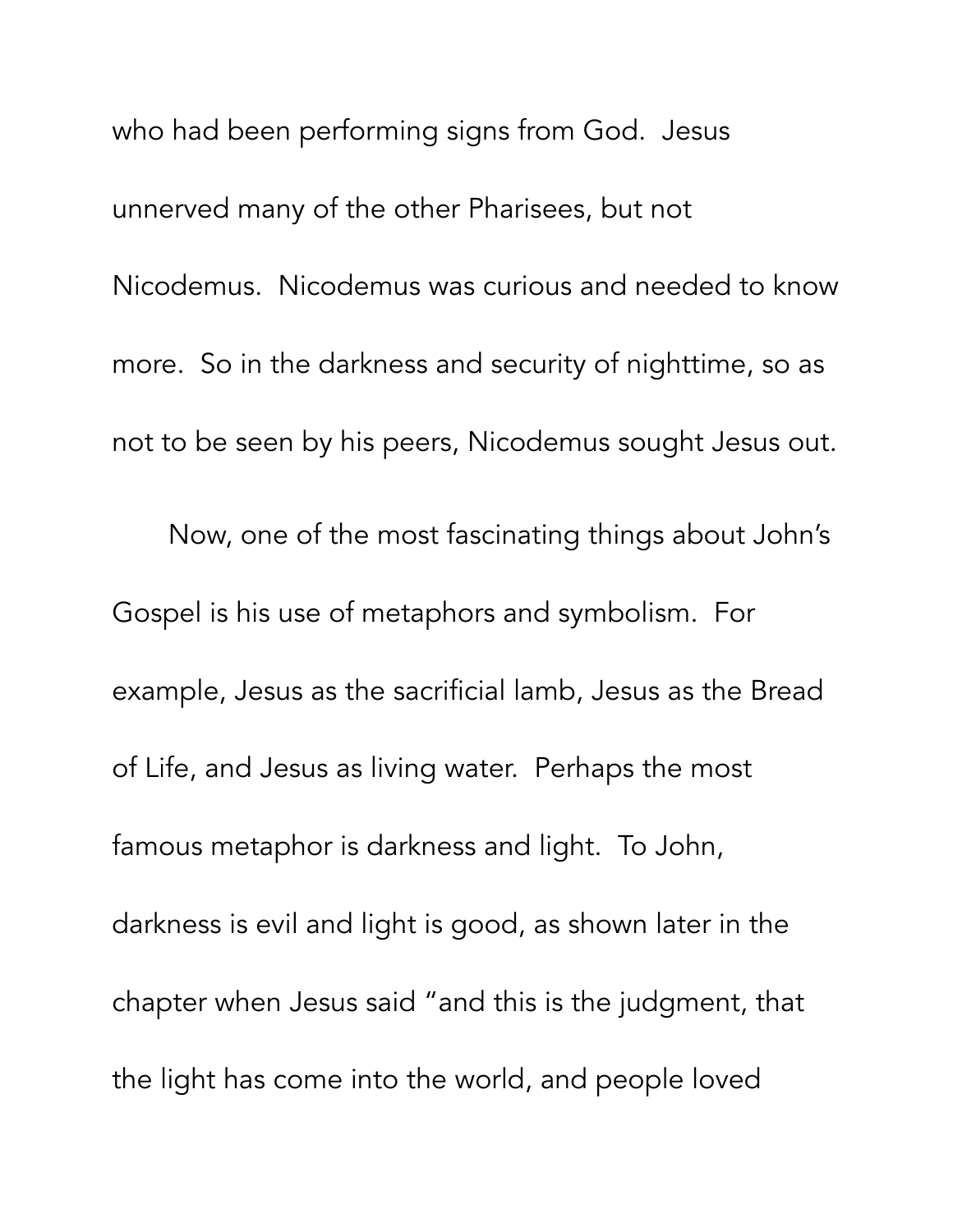darkness rather than light because their deeds were evil… but those who do what is true come to the light, so that it may be clearly seen that their deeds have been done in Christ."

 Darkness also symbolizes unbelief and light symbolizes belief. So it was no mistake that Nicodemus comes to see Jesus at night. Nicodemus is in the dark literally and metaphorically….physically and spiritually.

 "Rabbi, we all know you're a teacher straight from God. No one could do all the signs that you do if God weren't in on it" Nicodemus says.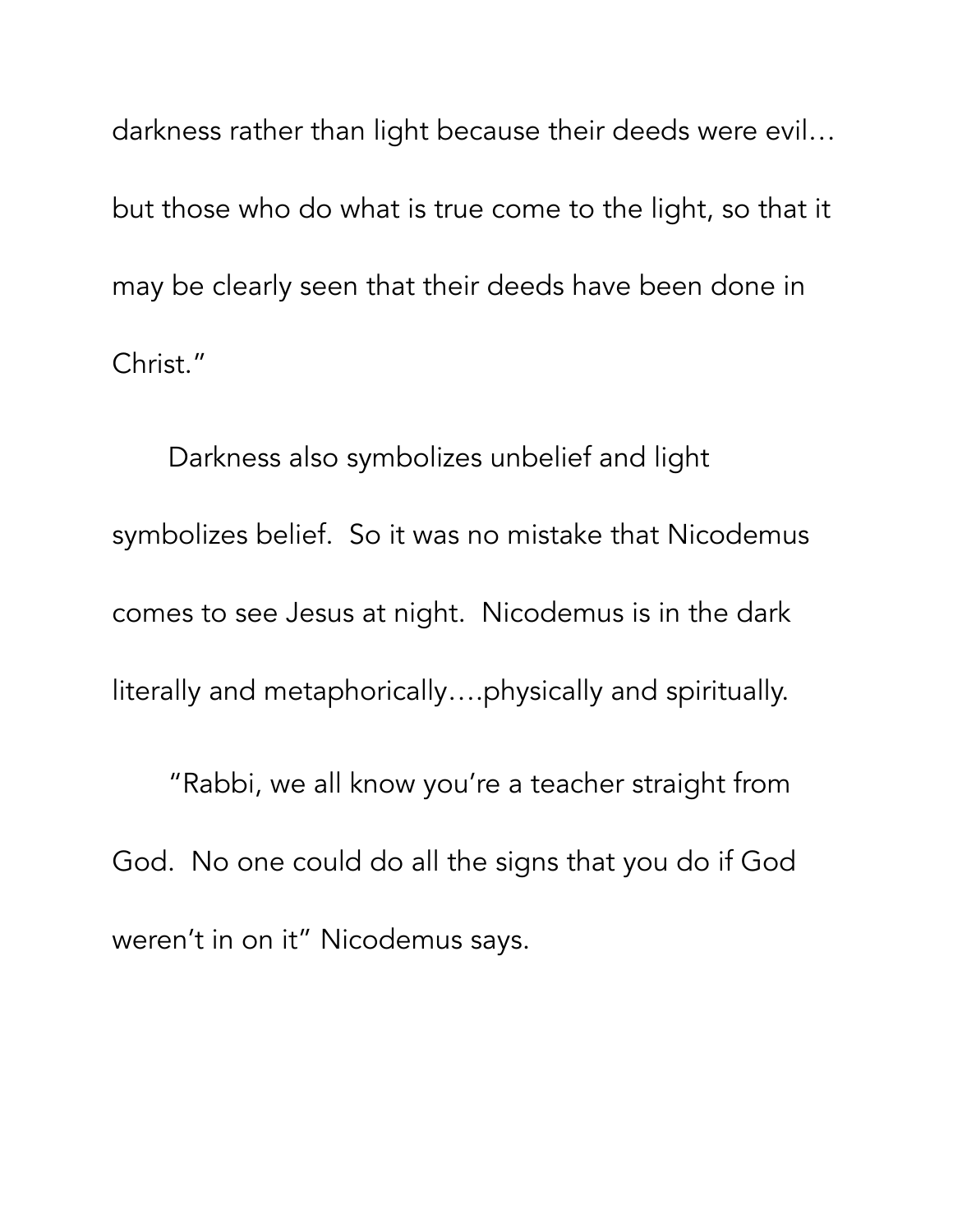Jesus replies "You're absolutely right. Take it from me: Unless a person is **born from above**, it's not possible to see what I'm pointing to- to God's kingdom."

 Nicodemus doesn't get it. He takes what Jesus says very literally. "How can anyone be born who has already *been* born and grown up? You can't re-enter your mother's womb and be born again. I don't get it!"

 And I gotta say, many of us are just like Nicodemus. We just don't get it. We may be a step further than Nicodemus in understanding born from above, or in more popular translations, born again, but our perception of "born again" is tainted. And when Jesus tells us that no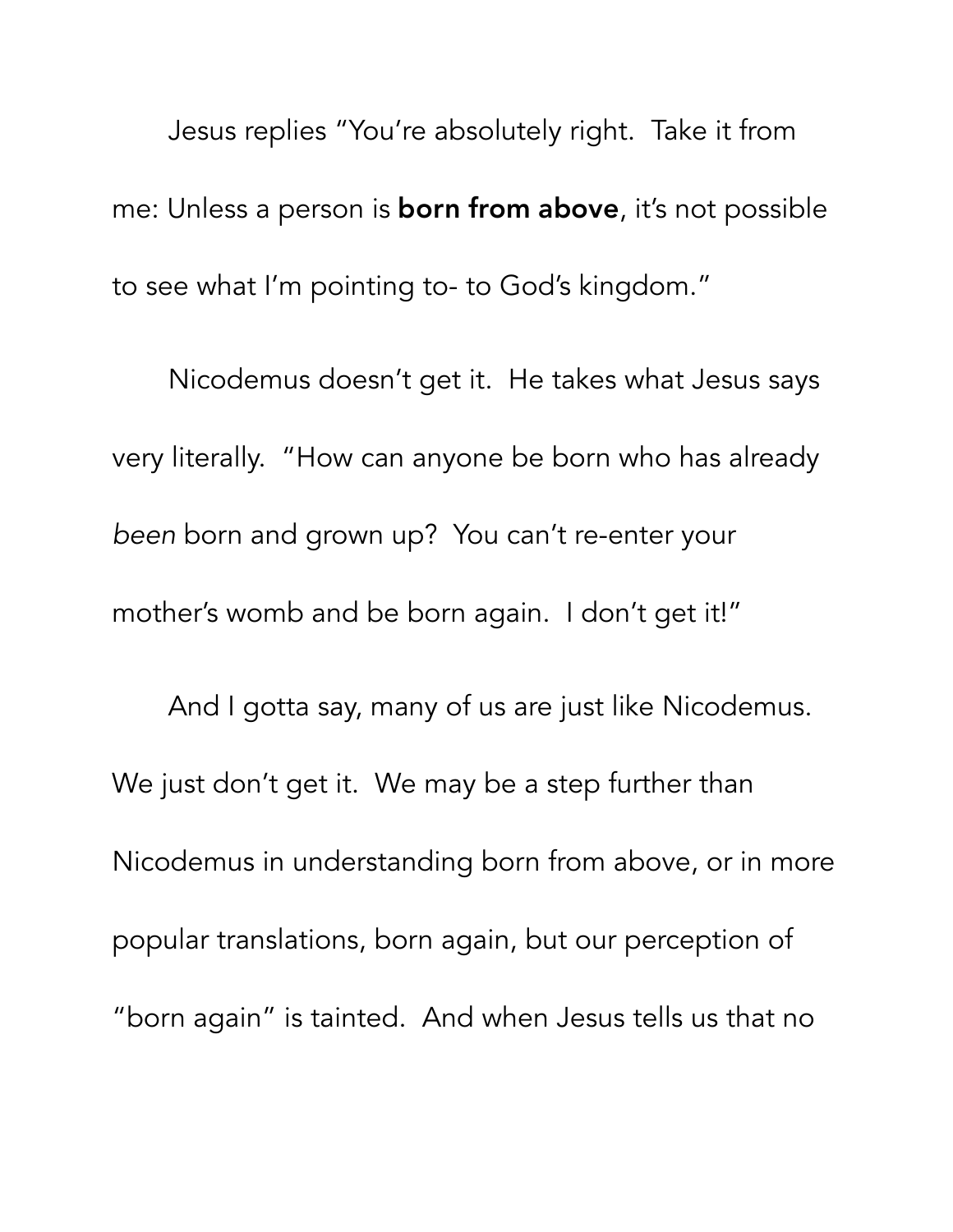one can enter the kingdom of God without being born again…that can make some of us feel uncomfortable.

 At least for me, when I hear of a born again Christian, I imagine people who consider themselves to be "Super-Christians"…super cheerful people who never have a weak moment, who speak a great deal about "their relationship with their Lord" and ask if "you've accepted Jesus Christ as your personal Lord and Savior". I know a few people who would consider themselves born agains, and they are indeed admirable…but perhaps some of us look upon born again Christians with skepticism…or get on the defensive about being judged by them…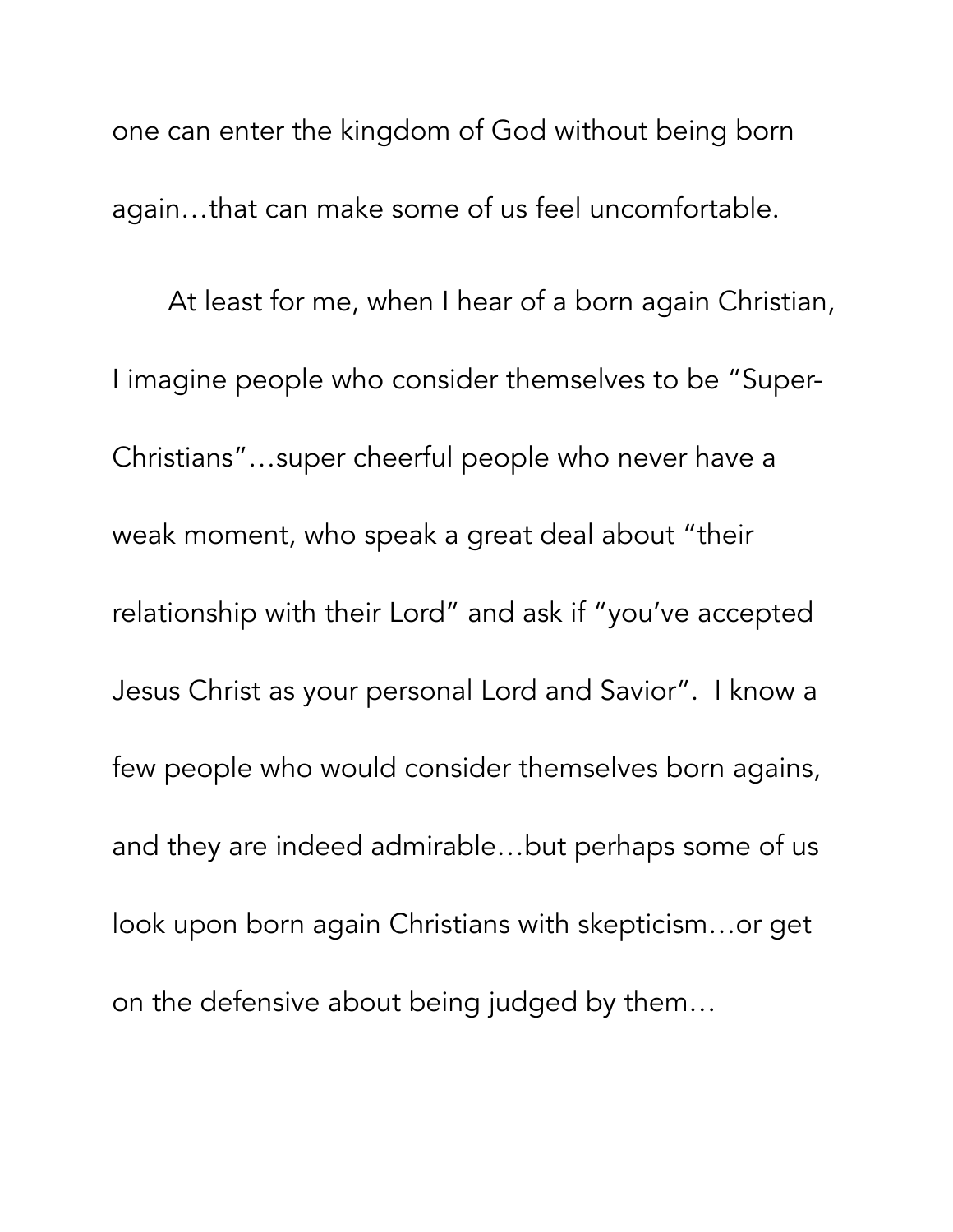Methodist pastor Alyce McKenzie wrote on her blog recently:

 "I was in the waiting area at our local Discount Tire store last week waiting for my new tires to be put on my car. I picked up a women's magazine and was intently reading an article called, "How to supercharge your metabolism." I became vaguely aware that someone had sat down in the chair next to mine. This seemed odd because I was in the middle of a row of empty chairs. I like my personal space while I'm waiting for my tires. Then a leaflet was put in front of my face with the heading: "How to be born again" and I heard a man's voice ask, "Wouldn't you like to read something of more eternal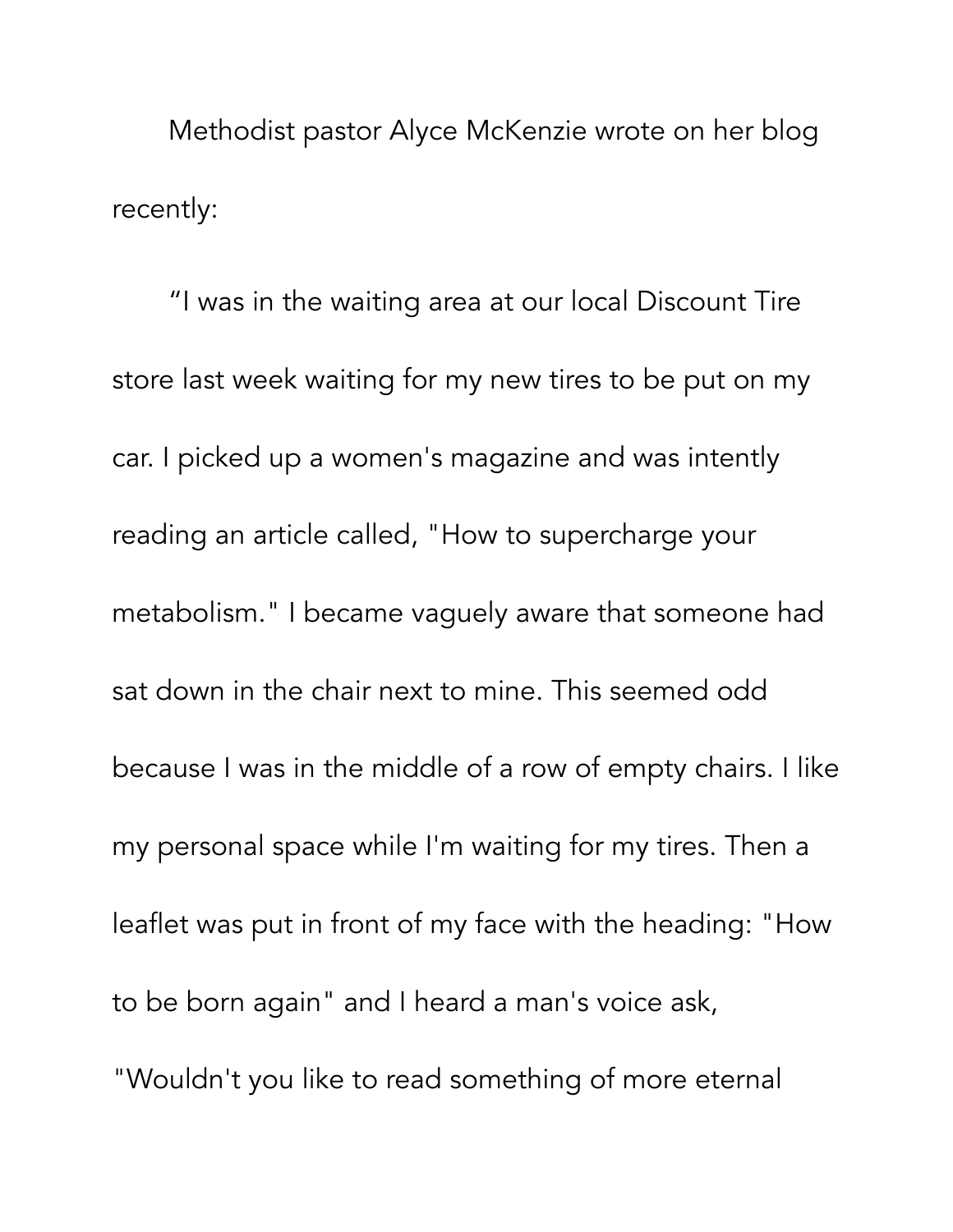significance than this magazine? Have you been born again?"

 I looked up into the face of an earnest man in his mid 40s who now sat next to me, looking at me expectantly. When I didn't reply immediately, he asked, "Well, have you?" I said, "I'm glad you asked that question. I've been reflecting on Jesus' words to Nicodemus in John chapter 3 and I don't think Jesus means 'born again' as if it were some emotional lightning strike that once it's over, we speak of our salvation in the past tense, like, that's done, now I have that checked off my to-do list. I think being born again calls for our participation, and I think it's a lifelong process." At that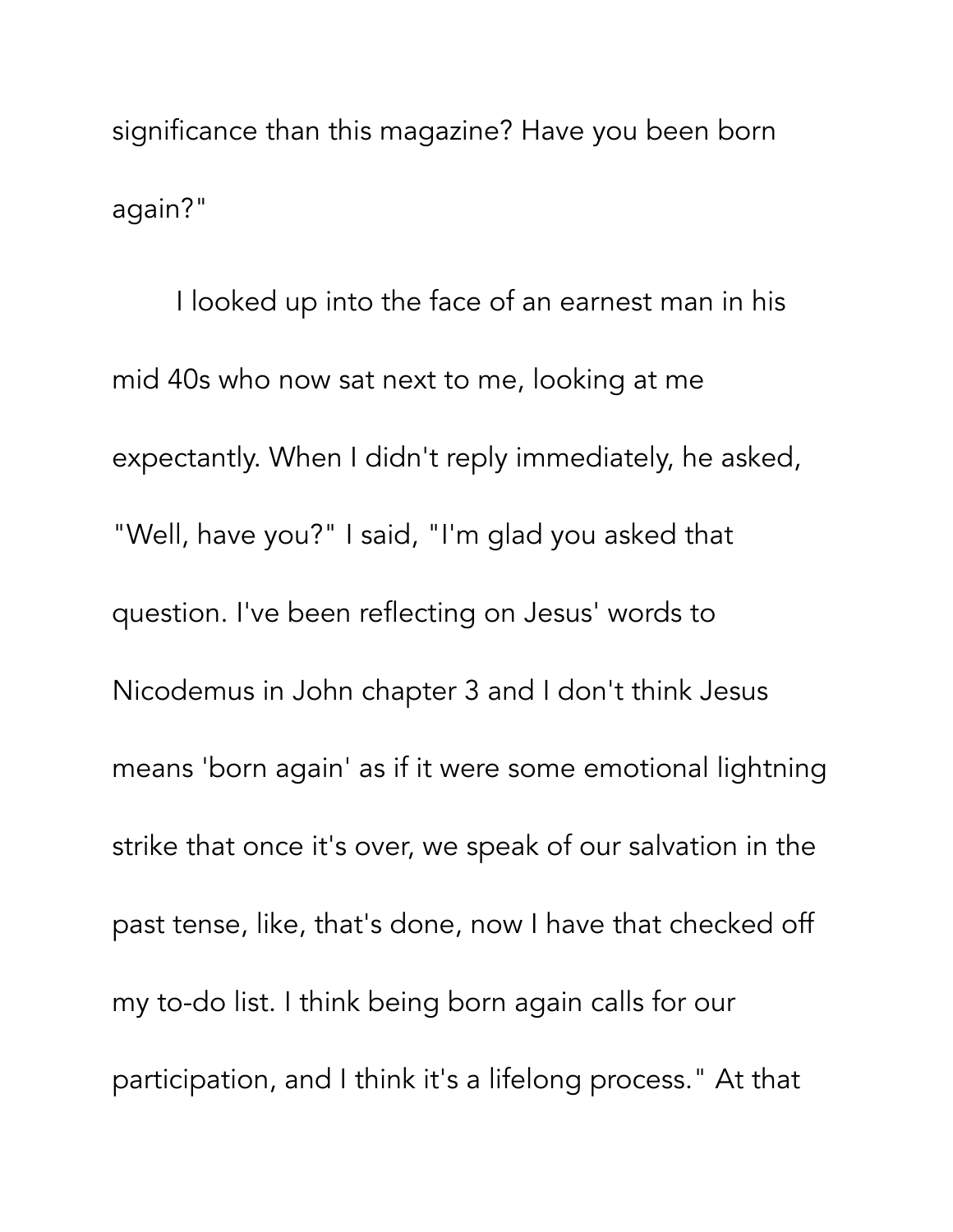the man shook his head as if to say "Geez, lady, it's a yes or no question. How hard is that?" He took his tract back and moved on."

 I think Alyce hit it on the nail. After tackling this text and the meaning of "born again", I think it's important for us to go back to the text to truly understand.

 Jesus said in verse 5, "Very truly, I tell you, no one can enter the kingdom of God without being born of water and Spirit." To be born of water means to be baptized…to have our sins washed away. Baptism was and is not a one-time deal. We need to be remembering our baptisms daily. The water in baptism reminds us of our need for daily cleansing and washing.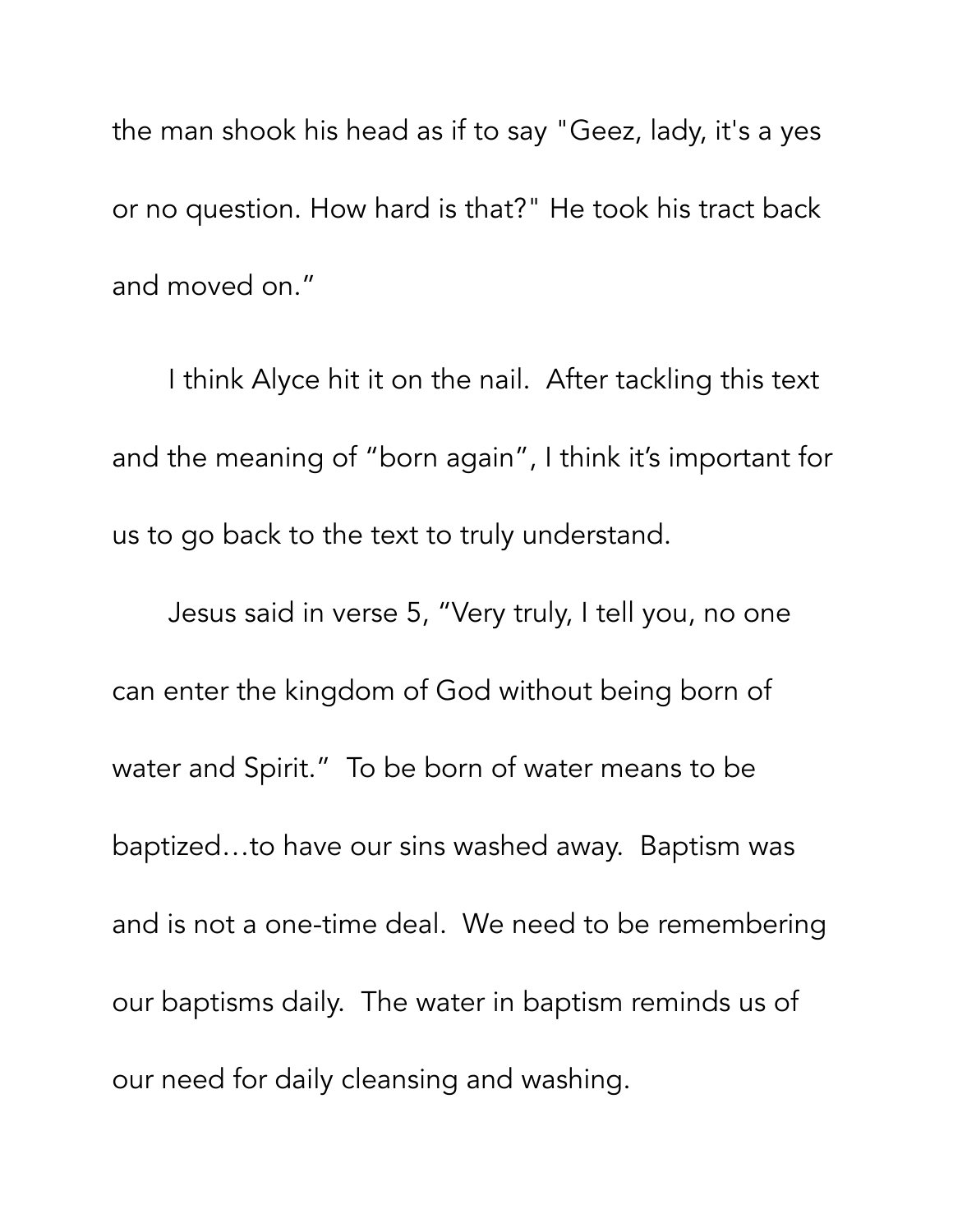To be born of the Spirit means to have the Spirit of Christ living inside of us and therefore live by and be guided by the Spirit. Your life will show it! You will have love, joy, peace, patience, kindness, generosity, faithfulness, gentleness, and self-control living inside of you. You let the Spirit of Christ be your guiding force. Jesus said "no one can see the kingdom of God without being born from above." Yes, it is sometimes translated to be "born again", as how Nicodemus understood it, but Jesus meant it to be "born from above."

Being born from above is letting the Holy Spirit **do** what God wants done at the depths of our life.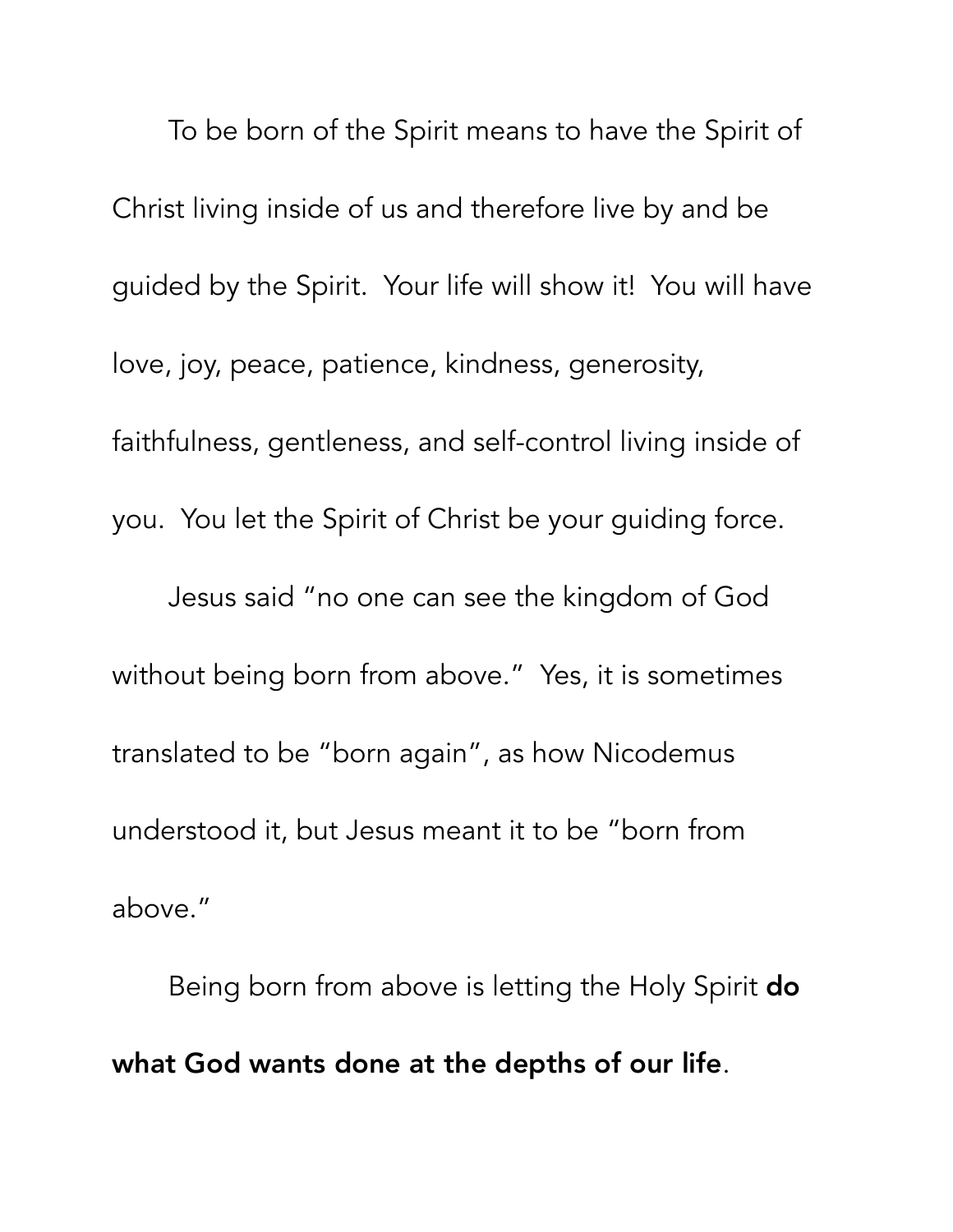According to the Gospel of John, this is not a one time, once-it's-done-it's-done deal. It's a gradual journey from night to day, from darkness to light. It's letting the Holy Spirit come into our soul to transform our lives.

 To be "born from above" is a call to a Spirit filled life. It's a call! Will we answer? Will be allow the Spirit to come into our lives and transform us? Will we follow in the ways of Jesus Christ and truly be his disciple, no matter what the costs? Will we allow the fruits of the Spirit to shine forth in our lives? Will we remember the waters of our baptisms that washed our sins away? Will we be quote unquote "born again"?